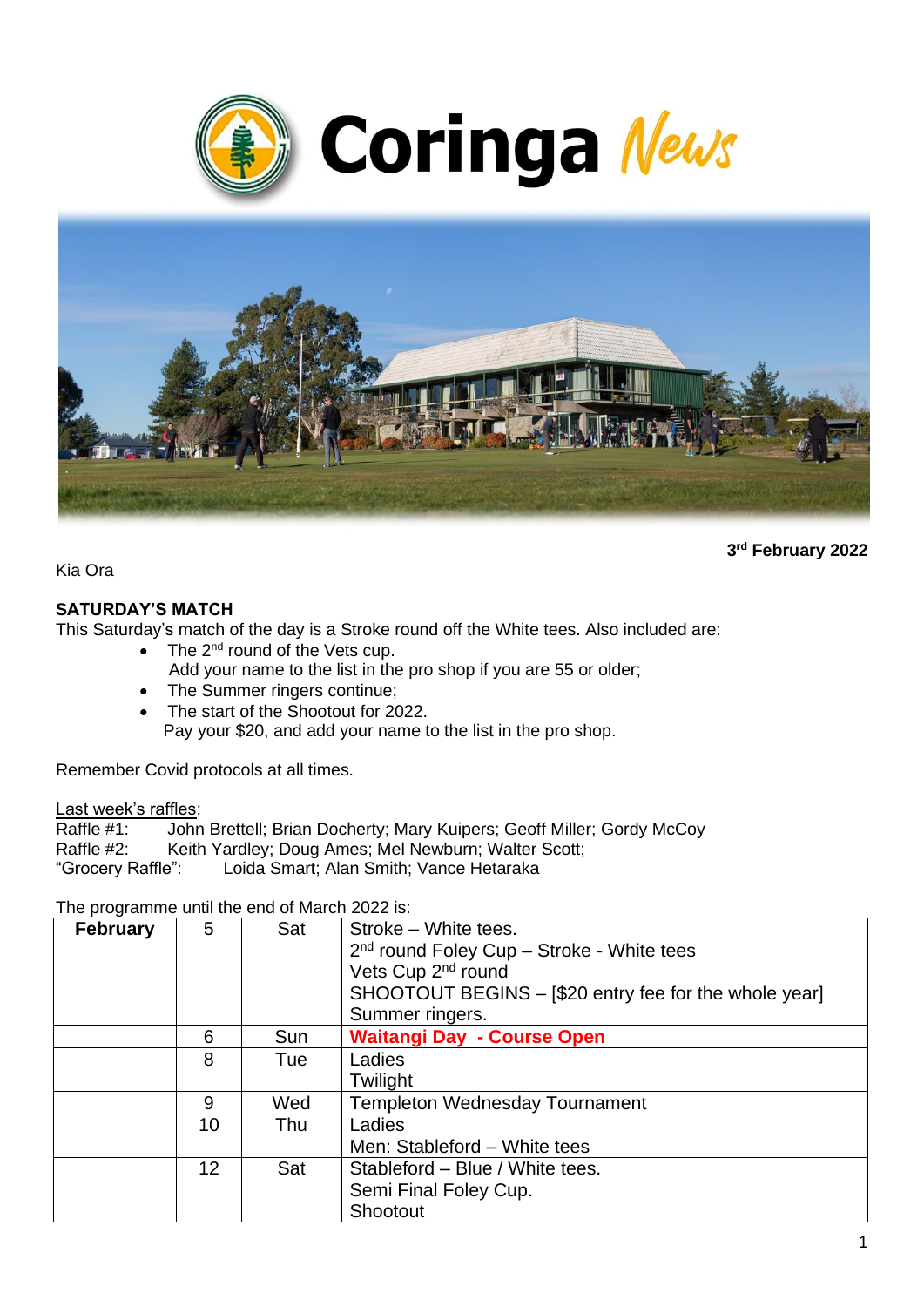|              |                |     | Summer ringers                                            |  |
|--------------|----------------|-----|-----------------------------------------------------------|--|
|              | 15             | Tue | Ladies                                                    |  |
|              |                |     | Twilight                                                  |  |
|              | 16             | Wed | WEDNESDAY TOURNAMENT - Stableford - Silver Tees           |  |
|              |                |     | - 11 am start; \$10 entry fee.                            |  |
|              | 17             | Thu | Ladies                                                    |  |
|              |                |     | Men: Par - Yellow tees                                    |  |
|              | 19             | Sat | Irish Stableford - Blue tees                              |  |
|              |                |     | <b>Final Foley Cup</b>                                    |  |
|              |                |     | <b>Summer Ringers</b>                                     |  |
|              |                |     | Shootout.                                                 |  |
|              | 22             | Tue | Ladies                                                    |  |
|              |                |     | Twilight                                                  |  |
|              | 23             | Wed | <b>Ellesmere Watering Tournament</b>                      |  |
|              | 24             | Thu | Ladies                                                    |  |
|              |                |     | Men: Dr Tom Patton Memorial Trophy Day - Irish Stableford |  |
|              |                | Sat | - Yellow tees<br>Stroke - Black / Silver tees             |  |
|              | 26             |     | Vets Cup 3rd round                                        |  |
|              |                |     | Summer Ringers - Final day.                               |  |
|              |                |     | Shootout                                                  |  |
| <b>March</b> | 1              | Tue | Ladies                                                    |  |
|              |                |     | Twilight                                                  |  |
|              | $\overline{2}$ | Wed | Lone Star Group WATERING TOURNAMENT                       |  |
|              |                |     | - Stableford - White Tees                                 |  |
|              |                |     | 10.30 am start; (\$15 entry fee.)                         |  |
|              | 3              | Thu | Ladies                                                    |  |
|              |                |     | Men: Stroke - Jerry Attick Cup - Yellow tees.             |  |
|              | 5              | Sat | American Stableford - Blue tees.                          |  |
|              |                |     | Random Drawn fours after 10.30 am.                        |  |
|              |                |     | Shootout                                                  |  |
|              |                |     | <b>Summer Ringers</b>                                     |  |
|              | 7              | Mon | CANTERBURY VETS.COMPETITION - Stableford.                 |  |
|              |                |     | Course closed until 2:00pm                                |  |
|              | 8              | Tue | Ladies                                                    |  |
|              | 9              | Wed | Twilight<br>Templeton Wednesday Tournament                |  |
|              | 10             | Thu | Ladies                                                    |  |
|              |                |     | Men: Stableford - White tees                              |  |
|              | 12             | Sat | 4BBB Nett - White Tees                                    |  |
|              |                |     | Shootout                                                  |  |
|              |                |     | Winter Ringers - Final day                                |  |
|              | 15             | Tue | Ladies                                                    |  |
|              |                |     | <b>Twilight Final Night</b>                               |  |
|              | 16             | Wed | WEDNESDAY TOURNAMENT - Stableford - Silver tees           |  |
|              |                |     | -11:00am start - \$10 entry fee.                          |  |
|              | 17             | Thu | Ladies                                                    |  |
|              |                |     | Men: Par - Yellow tees                                    |  |
|              | 19             | Sat | Stableford - Blue / Silver tees                           |  |
|              |                |     | Shootout                                                  |  |
|              | 22             | Tue | Ladies                                                    |  |
|              | 23             | Wed | Ellesmere Wednesday Tournament                            |  |
|              | 24             | Thu | Ladies                                                    |  |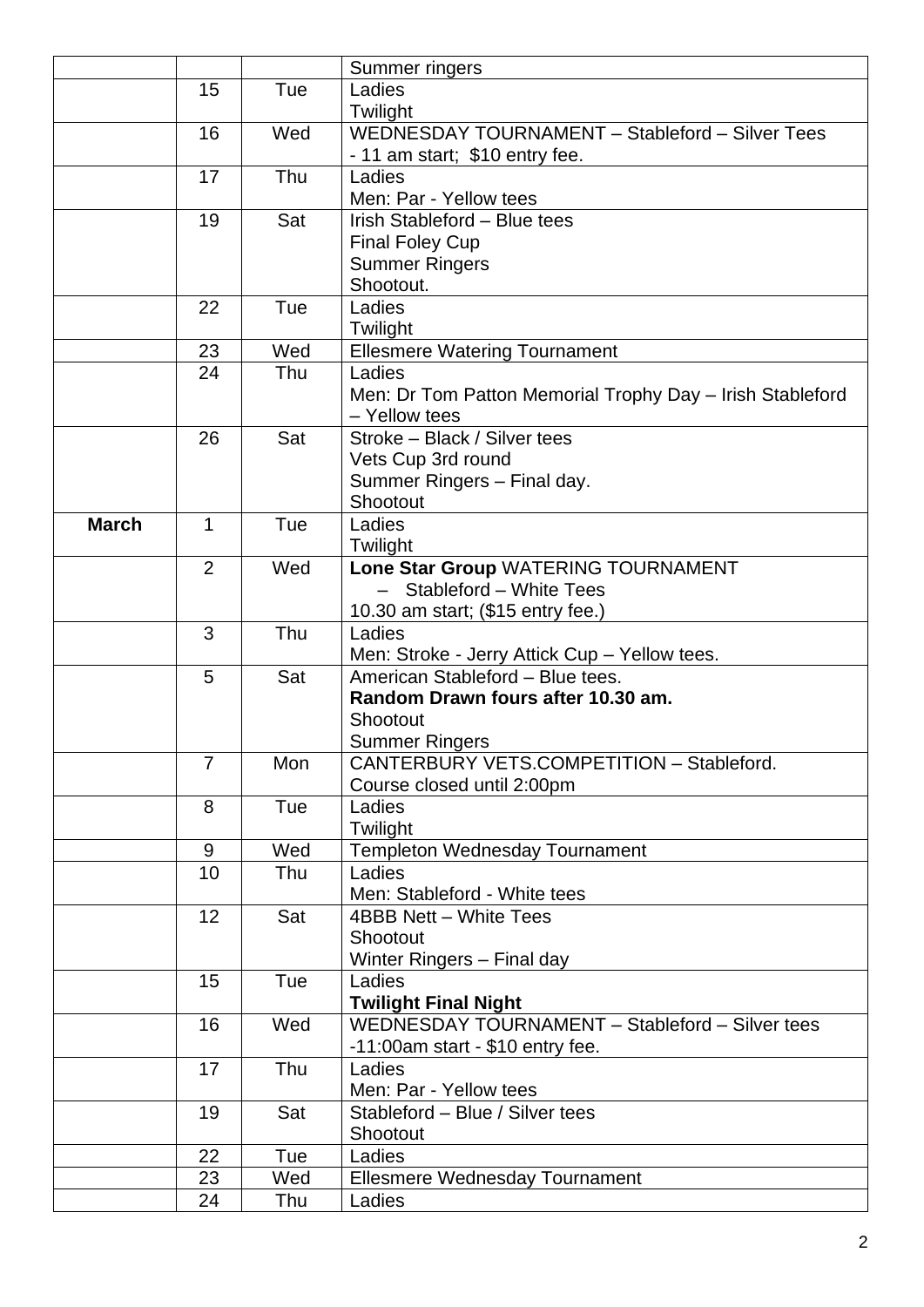|    |      | Men: Stableford - Yellow tees                  |  |
|----|------|------------------------------------------------|--|
| 26 | Sat  | Par – Black / Silver tees                      |  |
|    |      | Shootout                                       |  |
| 30 | Wed  | WEDNESDAY TOURNAMENT - Stableford - White tees |  |
|    |      | $-11:00$ am start - \$10 entry fee.            |  |
| 31 | Thur | Ladies                                         |  |
|    |      | Men: Irish Stableford - Yellow tees            |  |

## **SHOOTOUT 2022**

This year long competition has been rightly claimed as the BEST competition we run at Coringa. The competition begins this Saturday, February 5<sup>th</sup>, and runs for the duration of the year with the final scheduled for 19<sup>th</sup> of November. It is open to ALL members, men and women, who play in the Saturday match of the day. It is a stableford competition (irrespective of the Saturday match) and throughout the year the 10 BEST stableford scores of each player are used to determine the top players to qualify for the final in November.

The number of qualifiers will be determined by the number of entrants.

Once you enter all you need to do is watch the weekly update on the Coringa website to follow your progress.

**Entry fee for the competition is a one-off payment of \$20** and all entry fee money is allocated to the prize winners. You may enter at any time during the year, but obviously the sooner the better to give you the maximum number scores to contribute towards your personal average.

The Final: The players with the highest average for their ten best rounds compete in the final. The final is played over nine (or twelve) holes with the player with the lowest stableford score on the hole being eliminated. If there is more than one player with equal lowest score on a hole there is a SHOOTOUT (usually a chip or a putt) to determine the eliminated player.

The more entries we have the better the competition (and the higher the prize money!), so please get involved and if there are questions about the competition, please feel free to ask me or anyone who has been involved in the competition in the past.

The present holder of the *FASTGLASS SHOOTOUT TROPHY* is Spencer Wicks. John Brettell

Shootout Convenor

# **CLUB NEWS**

#### **New Members**

We welcome the following two new members who have joined since the last newsletter Graeme McPhail Brent Mikaera

Do not hesitate to ask from the pro shop or any of the members how the club functions and the different competitions we run throughout the week. Most importantly do enjoy your time at Coringa.

#### **The Boss is back – Working bee on Tuesday**

The Boss (Russel McGregor) is back and keen to get a few things underway around the club.

The plan for next Tuesday (9 am kick off), is for;

- 2 or 3 individuals to finish the scaffolding painting
- 2 or 3 individuals to start the toilet re-furnishments
- 2 or 3+ individuals to continue with the pine-cone picking up!

Come along – its lots of fun, good chance to catch up with your fellow golfers and make a positive difference around the Club. As an added bribe, Dave H will be providing morning tea, and anyone can help – even if you only have a few hours to spare in the morning.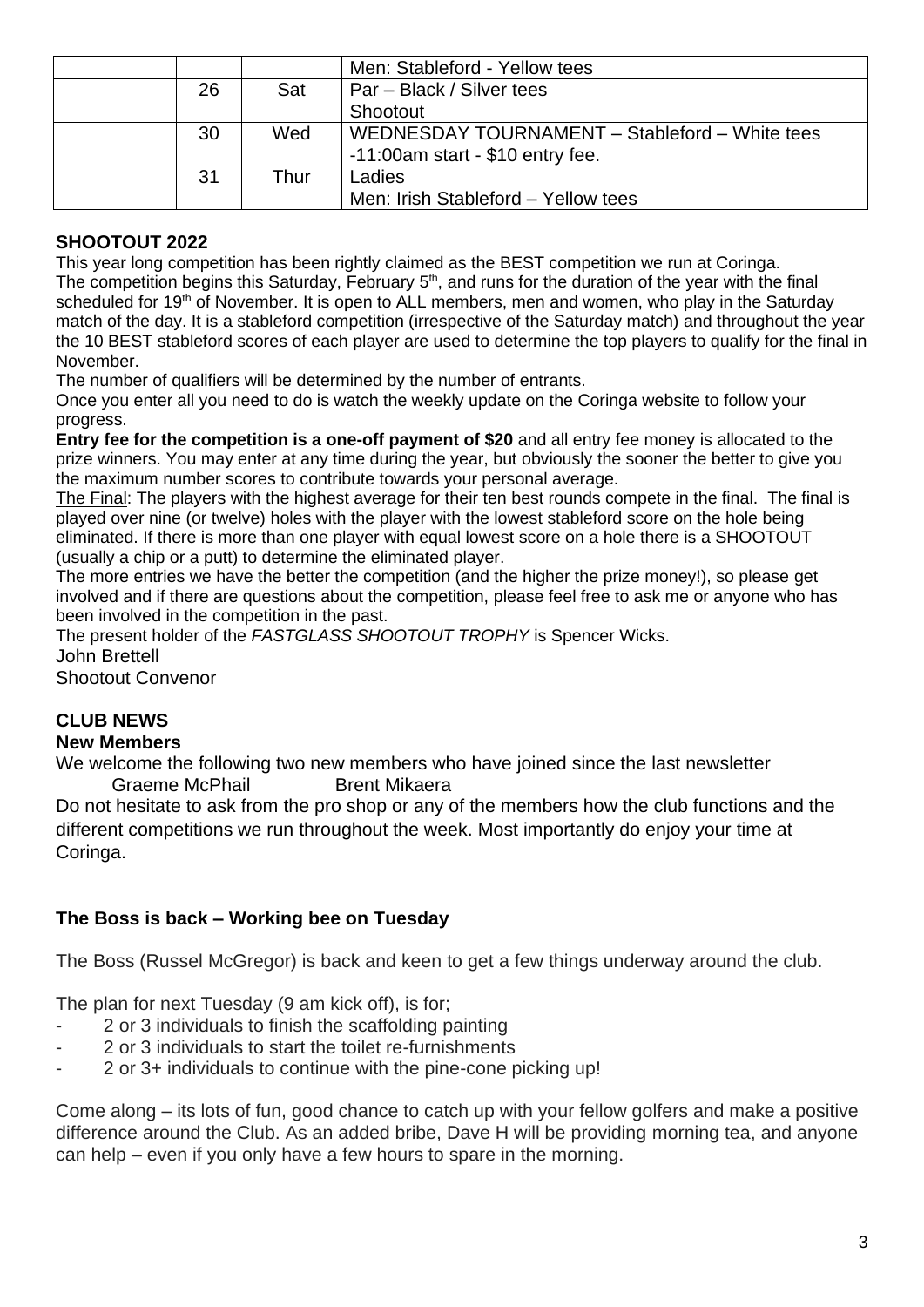## **SUMMER RINGERS**

Round 8 of the Summer Ringers Competition was competed under very warm sunny overhead conditions during the Clubs Opening Day shotgun start off the White tees which saw a good size field turn out for the drawn fours team event. It saw Chris Cottrell being the first player this year to record a sub-50 net score in the competition but there are a few other challenging closely behind. It also saw the third eagle scored in the Ringers field by Mal Ashton on the par 5 Hole # 1. Well done!!!

After Round 8 the field was divided into three divisions with Group A again being a smaller group of 11 to ensure that the handicap index range is competitive for those lower handicappers. The balance of players was divided into two equal Groups of 16.

In Group A, Brian Docherty with a net score of 53.87 holds a clear lead of 1.33 over Spencer Wicks with Isaac Preece holding third spot on 56.11. The first 7 places is with 5.12.

In Group B, Andrew Wight on 52.28 holds a narrow lead of 0.40 over Jonathan Kemp on 52.68, with Peter Marsh lying in third place on 53.76. The top 8 places is with 5.55

In Group C, Chris Cottrell on 49.08 holds a 0.99 lead over John Maasch, with Daniel Wilson in third position on 52.00. The first 8 places are with 7.19.

The field will further compress in the coming weeks with the leaders finding it more difficult to improve their net scores with fewer opportunities. The pressure to score well on certain holes increases with the declining number of remaining rounds to play.

There were an additional one eagle and 12 birdies recorded by the Ringers field this week, with Spencer Wicks consolidating his control in these stats with an additional birdie to take his tally now to 12 birdies, from Albert Yee with eight birdies and David Harvey and Brian Docherty with seven birdies. Next is Isaac Preece with an eagle and four birdies, followed by Duncan Shaw-Brown, Jonathan Kemp and Vance Hetaraka with five birdies.

The weather outlook for this Saturday is not looking great with periods of rain expected and with a high of only 16. However, I'm sure there are a few hardy golfers in the field who always looks forward to getting in the weekly Saturday round with their mates that will turn up. See you out there on Saturday and Happy Golfing.

Kevin King Ringers

## **INTERCLUB**

#### **Over 50's**

The Coringa Over 50's team sits in 2nd place (4 shots adrift) in the Canterbury Interclub championships. The strong Christchurch Team now leads the competition with only one round to play on Sunday, the 13<sup>th</sup> of February.

Player Gross scores at Pegasus were - James Angus 76, John Rademakers 76, Paul Hansen 81, and Lin Wang 81

Unfortunately, Lin Wang and James Angus are unavailable on the 13<sup>th</sup> so an uphill battle looms for the Coringa Team.

John Rademakers – Player / Manager

## **Metro A**

The post-Christmas games begin on the 13<sup>th</sup> of February and the Coringa team has a bye! After that there are 4 further games to be played. Coringa is at present in  $2<sup>nd</sup>$  place in a very tight competition.

James Willetts - Player / Manager

## **Presidents**

At present the team lies in  $4<sup>th</sup>$  place, a little behind the Russley team who have played an extra match, but only one point behind 2<sup>nd</sup> place. The next match is v. Christchurch at Coringa on the 6<sup>th</sup> of February.

Paul Snape – Player /. Manager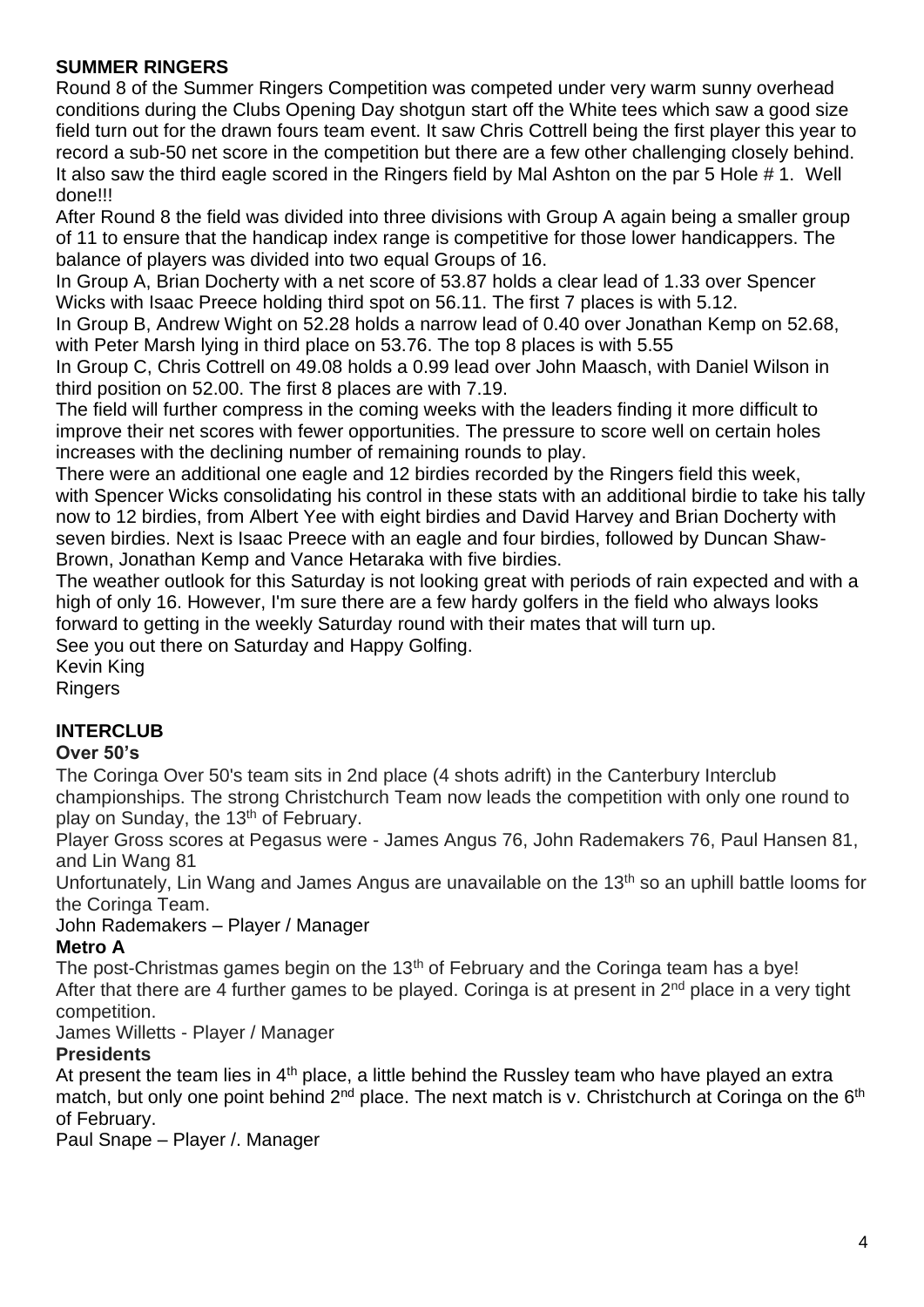#### **MEN'S REPORT**

This Saturday, the 5<sup>th</sup> of February, is a Stroke round off the White tee blocks for men and the Yellow tee blocks for the women, and the continuation of the Foley Cup match play event! We are back to our normal prizes, with the Best Gross, the Birdie Hole, the Net Eagle Hole, Two's and the Jackpot. There will be our usual Hancock's longest putt on a Par 5 and the four Hancock's closest to the pin prizes. Plus raffles so bring your money.

Last Saturday the .29<sup>th</sup> of January, was the club's opening day and a team Stableford competition sponsored by 'Coke' and Coca-Cola, off the White tee blocks for men and the Yellow tee blocks for the women, and there were 80 participants! The prize pool was \$560 thanks to 'Coke' and instead of our normal prize table the match committee trialled individual prizes of money being put onto the prize winners club cards! There were four prizes per division and individual pay outs of \$30, \$20 and \$10. The clubroom feedback suggests this style of prize was well received. I would be interested in any more individual feedback. We also had our Hancock's prizes. Thanks very much to both sponsors.

It was great to see a good mix of members!

**Men's Division Winners:** John Lee, Chris Chun and Hyen Shin with a score of 238.

From Bill Hallett, Robert Pryce, Duncan Shaw-Brown and Kevin King on 233.

**Mixed Division Winners:** Walter Scott, Chris Cottrell, Tom White and Tracey Bruce with the outstanding score of 245.

From John Maasch, Clinton Chase, Daniel and Courtney Wilson on 224.

**'Coke'** sponsored the spot prize of a **Google Sound Box** which was won by Faye Beckingsale.

I would like to thank Margaret Sheppard for sponsoring and organising the grocery raffle!

#### FOLEY CUP

Match play continues this weekend, and progresses to the Semi Final on the 12<sup>th</sup> and the Final on the  $19<sup>th</sup>$ .

The Quarter Final round draw is:

Andrew Wight v Hugh Little

John Brettell v Daviel Bushby

Terry Hampton v Albert Yee

Kyle Charlwood v Clinton Chase

Good luck those competitors, and the draw for your next round will be entered by Barry again after 10am on 12 February.

#### Meat/ Wine/ Raffle Prizes:

The raffles are back and last weekend's sale of two raffles was for to two 50 number raffles. The raffle profits are a means of the match committee making some money to pay for presents and the purchase of golf balls. Please purchase from Murita and help us out. Could I ask raffle purchasers to check the board and if you have a prize, wipe your name off, then ask Murita to pick up your prize, as we don't have a lot of area available within the freezer.

#### Coringa Open: 9th April 2022:

The sub-committee have met and we have already secured two substantial sponsorships from 'The Lone Star and Joes Garage Group' with \$1200 in vouchers, \$1000 worth of vouchers from 'NZ Post' (arranged by Clinton Chase) and \$500 from 'Coke'. We are still working through further sponsorship opportunities through 'Asahi', 'New World Bishopdale' and many other smaller firms! I have received confirmation that 'Placemakers Christchurch' will again provide sponsorship of the four closest to the pins. Thanks very much to Charlie Longley.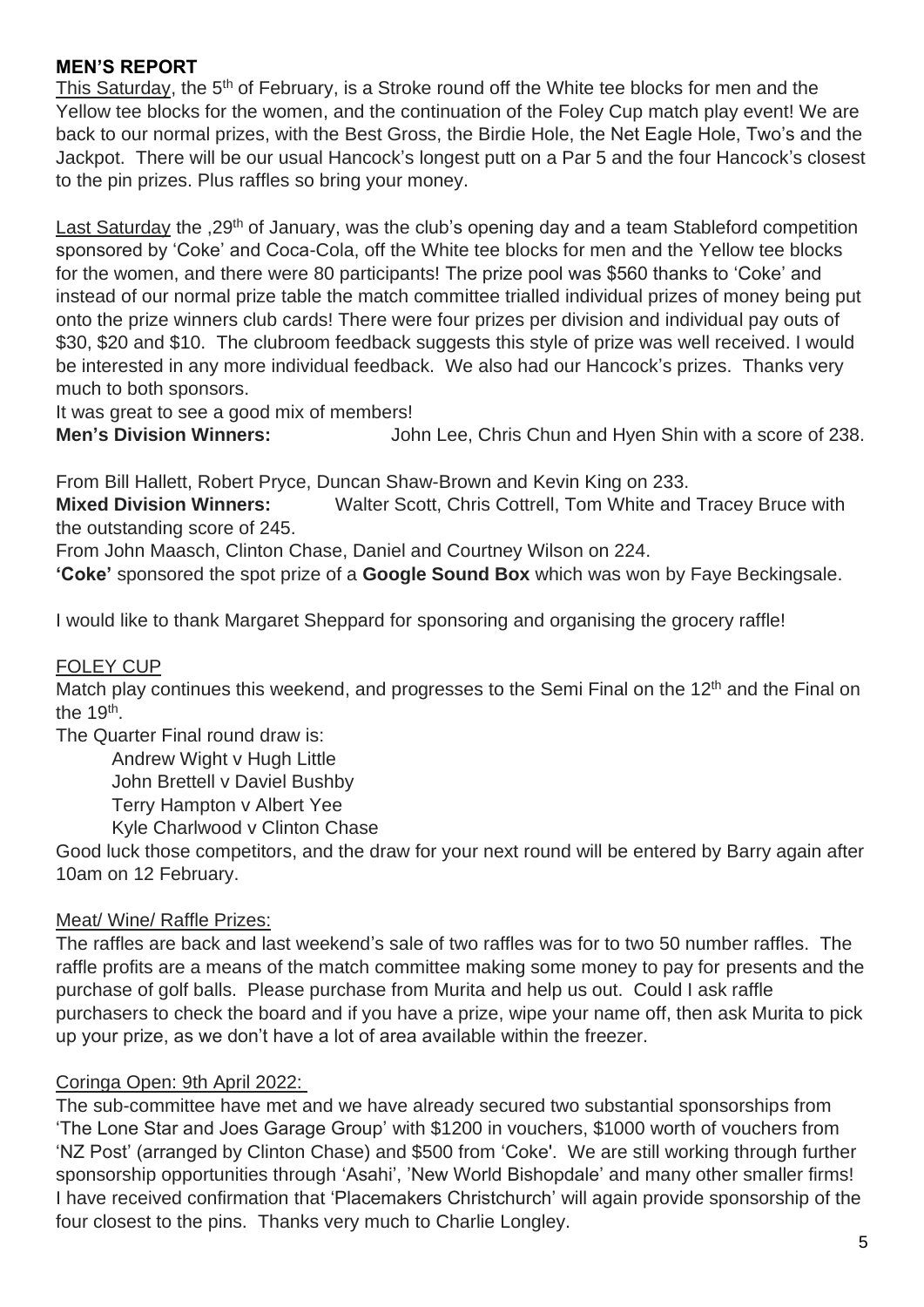Thanks very much to our confirmed sponsors! You help to make a great day even better! If there are any members who are willing to assist with sponsoring by providing cash to purchase prizes, good, services or vouchers then please tell one the subcommittee members Jamie Howard, Vance Heteraka, James Willetts and myself or email me at [David.harvey@xtra.co.nz](mailto:David.harvey@xtra.co.nz) !

## Pace of Play:

I thought I would repeat the article from the 2022 Golf Digest referring to '15 ways to be a better golfer' and as they are tips we can all benefit from.

- **Tip 8:** Be efficient when timing the cleaning of your clubs.
- **Tip 9:** On Par 3's, accept the distance and skip the need to use a range finder.
- **Tip 10:** Place your bag in a spot near where you walk off to the next tee.
- **Tip 11:** On the greens line up your putt while others are putting.
- **Tip 12:** Consider if you need to mark a two foot putt.
- **Tip 13:** Stop writing down your score until after you have exited the green.
- **Tip 14:** Move away from the 18th green with promptness.
- **Tip 15:** Forget the formality at the tee block and the first ready should hit off.

#### Upcoming events:

| 5 <sup>th</sup> February  | Quarter Finals of Foley Cup Matchplay                                             |
|---------------------------|-----------------------------------------------------------------------------------|
| 16 <sup>th</sup> February | Wednesday Tournament (Stableford \$10 entry).                                     |
| 2 <sup>nd</sup> March     | 'Lone Star and Joes Garage Group' Watering Tournament<br>(Stableford \$15 entry). |
| 9 <sup>th</sup> April     | Coringa Open'                                                                     |

#### Closest to the Pin:

Weekly Hancock's Wine and Beer Merchants

#### Membership Welfare:

If you know of anyone who is not so well, then let me know their number and I can ring and offer help!

#### Comment:

I hope everyone playing in Saturday's 'Coke' sponsored Teams Stableford Competition enjoyed themselves. I am hoping to develop more financial sponsored support to these shotgun start events! If there is anyone who has a firm or knows a firm who may be interested is sponsoring a regular Saturday event then please give me the details to follow up on! David Harvey Men's Captain

## **LADIES REPORT**

9-hole Summer Ringers**:** 

Winners of Summer Ringers - Front nine Ellen and back nine, Janet. Well done ladies

#### Coringa Club opening day**.**

Four nine-hole ladies joined some 18-hole ladies to make up some mixed teams. While the sun was blazing the easterly kept it from being too hot. It was a most enjoyable day

#### Sunday results:

Five played with Padma the winner on 20 Stablefords and Ellen second with 19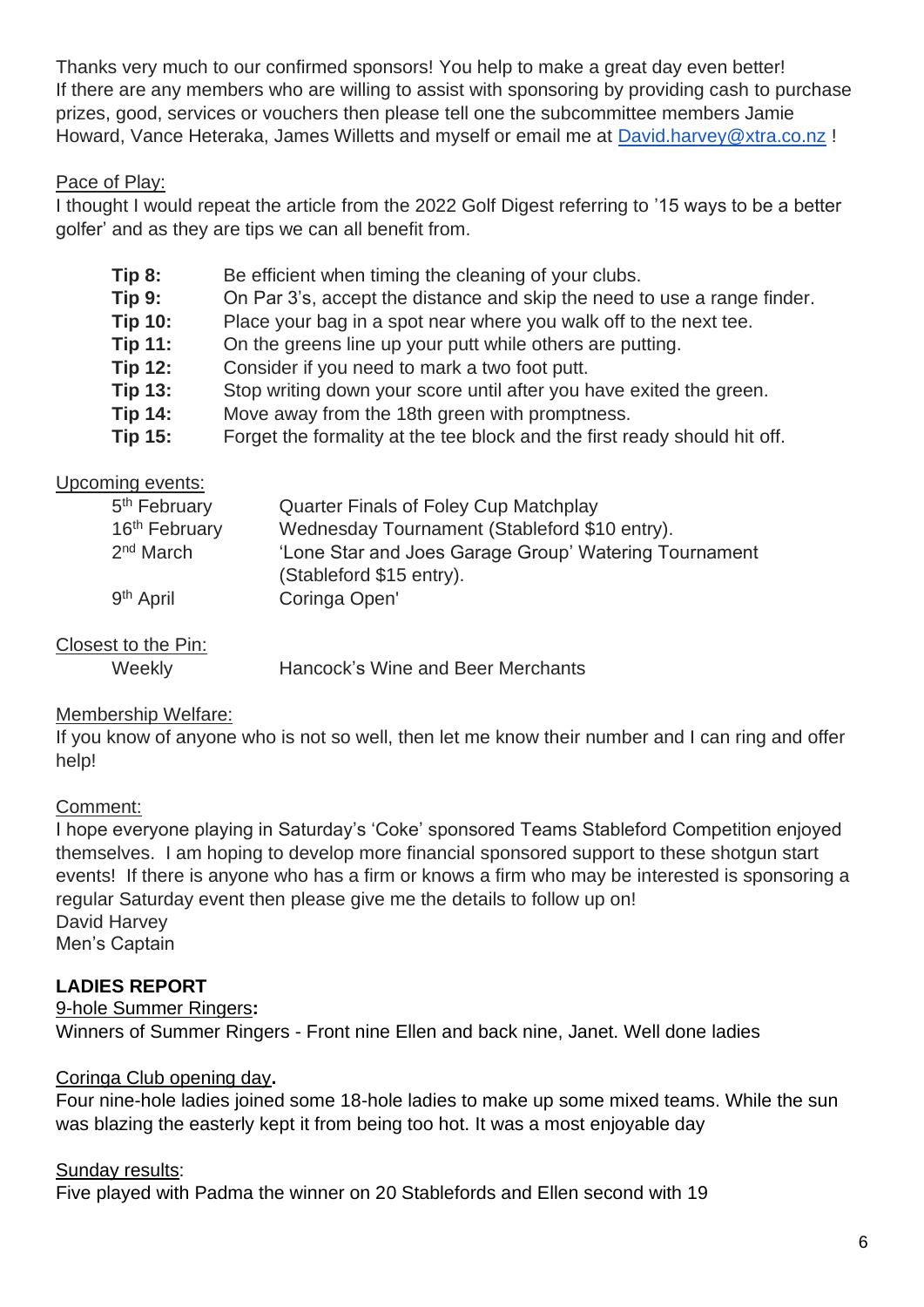#### Tuesday:

Today nine Ladies arrived to play for the Val Sutherland Trophy. A lot cooler this morning but very pleasant. We had a countback on 18 Stablefords with Padma coming in first, Myra second and Jay third, coming in with 17 Stablefords. Padma was delighted to win the Val Sutherland Trophy. The game was followed by lunch at Raeward Fresh where they celebrated Joy's birthday.

#### Thursday;

We played for the Betty McBirdie trophy. Nine played in very warm humid conditions. The winner was Elaine with 20 Stablefords, 2<sup>nd</sup> on countback was Anne with 17 Stablefords and Myra, 3<sup>rd</sup> also with 17 Stablefords

#### **Saturday Golf**

Saturday golf continues with tee off times around 9am. Please go online and add your name if you want to play

#### Sunday Golf,

Joy has been able to get an earlier slot so we can avoid some of the heat. This coming Sunday tee off is 9.30am

#### Twilight-

Overall another good turnout. There were eight ladies, five from Coringa and three from other clubs. Mandy from another club took out 1<sup>st</sup> in the ladies and overall, with 23 Stablefords, Courtney Wilson from Coringa was  $2^{nd}$  and Bev from another club  $3^{rd}$ . Courtney is also leading the top 10 for the twilight season. Great effort.

\$5 for members \$10 for non-members and \$10 for Burger and chips afterwards

Don't' forget you can follow Coringa on Facebook Anne Morgan

#### **WEDNESDAY GOLF**

'The Lone Star and Joe's Garage Group' \$15 Watering Tournament:

The Tournament was on Wednesday, the 2<sup>nd</sup> of February, with 'The Lone Star and Joes Garage **Group'** \$50 vouchers, **'Hancock's'** closest to the pin and meat provided by our friends at **'New World Bishopdale'.** 

**Altogether,** we had 78 participants.

| Results in the two division; |  |
|------------------------------|--|
|------------------------------|--|

#### **Senior (<15)**

| 1 <sup>st</sup> | Steven Yang                    | 40 (After scoring an outstanding 68) |
|-----------------|--------------------------------|--------------------------------------|
| 2 <sub>nd</sub> | <b>Frank Young</b>             | 38                                   |
| 3rd             | <b>Andrew Cleland</b>          | 37                                   |
| 4th             | <b>Walter Scott</b>            | $36$ (C/B)                           |
| 5th             | lan Carruthers                 | $36$ ( $C/B$ )                       |
| 6th             | <b>Kerion Murtha</b>           | $36$ (C/B)                           |
| 7th             | <b>Charlie Su</b>              | 36                                   |
| 8th             | Derrick Xu                     | 35(C/B)                              |
| 9th             | John Rademakers                | 35                                   |
| 10th            | Leo Dillimore                  | $34$ ( $C/B$ )                       |
|                 | Random Draw 27th Lex Clarke 28 |                                      |
| Junior (15.1>)  |                                |                                      |
|                 |                                |                                      |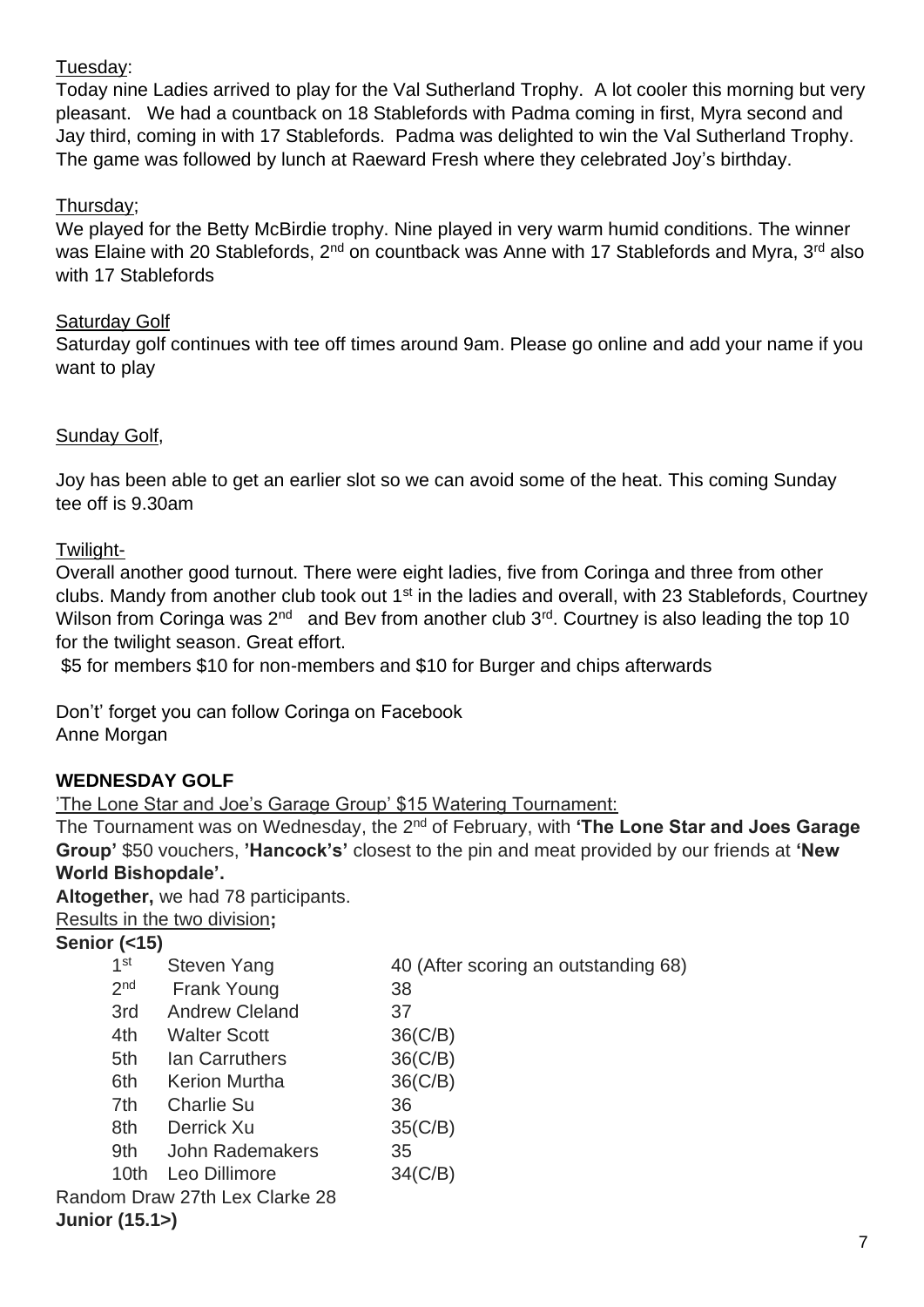| 1 <sup>st</sup>  | <b>Tracey Gaw</b>            | 38             |
|------------------|------------------------------|----------------|
| 2 <sub>nd</sub>  | <b>Bill Hallett</b>          | 37(C/B)        |
| 3rd              | Qingbin Ma                   | 37(C/B)        |
| 4th              | <b>Robert Pryce</b>          | 37             |
| 5th              | <b>Allan Miller</b>          | $36$ (C/B)     |
| 6th              | Keith Yardley                | 36             |
| 7 <sup>th</sup>  | <b>Bruce McMillan</b>        | 35             |
| 8 <sup>th</sup>  | <b>Russell McGregor</b>      | $34$ (C/B)     |
| gth              | <b>Mike Lee</b>              | $34$ ( $C/B$ ) |
| 10 <sup>th</sup> | <b>Gordon Purvis</b>         | 34             |
|                  | Drow 07th Dill Dloir 25 מייח |                |

Random Draw 27th Bill Blair 25

I have trialled for set tee times for our **'The Lone Star and Joes Garage Group' Tournament** where times were booked either directly through Dotgolf or the Pro-Shop. The general feedback was that set times weren't really necessary as everyone arrived, and started around the same times. Next month tournament is on Wednesday  $2<sup>nd</sup>$  of March and starts at 10.30 am and everyone must be on the course by 11.30. Just turn up!

A number of the Wednesday crew will be at Templeton next week and then on the 16<sup>th</sup> February we will have our \$10 Tournament from 10.30 for those interested with meat from our friends at **'New World Bishopdale'** and wine from **'Hancock's'**. David Harvey

#### **THURSDAY MEN'S GOLF**

A good field of 28 played on a humid (28 degree) day with rain forecast for the afternoon which never arrived. We played a Stroke match off the Yellow tees for the Jerry Attick Trophy and appropriately enough the winner was John Brettell with a nett 69 (Well done John) Apart from the

winner and the next 2 places the scoring was below average with more than  $1/3^{rd}$  of the field in the nett 80's! Not sure why because the course was in great order. The full

results are as follows:

| 1st             | John Brettell         | 69                           |
|-----------------|-----------------------|------------------------------|
| 2 <sub>nd</sub> | Jim Anderson          | 70                           |
| 3rd             | Dave Stead            | 70 (demon putter!!!)         |
| 4 <sup>th</sup> | <b>Chris Cottrell</b> | 75 (Told you the scoring was |
|                 |                       | not good)                    |
| 5 <sup>th</sup> | Wing Gin              | 75                           |
| 6 <sup>th</sup> | <b>Andrew Wight</b>   | 76                           |

The nearest the pins went to Dave Stead (#7) and Seamus O'Cromtha (#17). We had eight 2's on the day: Wing Gin , Chris Cottrell, Seamus O'Cromtha ,Lex Halford, Doug Ames (Chip in!!), Duncan Shaw- Brown, Robert Pryce and Dave Stead. I will be away next week, and John Brettell will look after things so until next time good golfing.

Chris Cottrell For Thursday Men

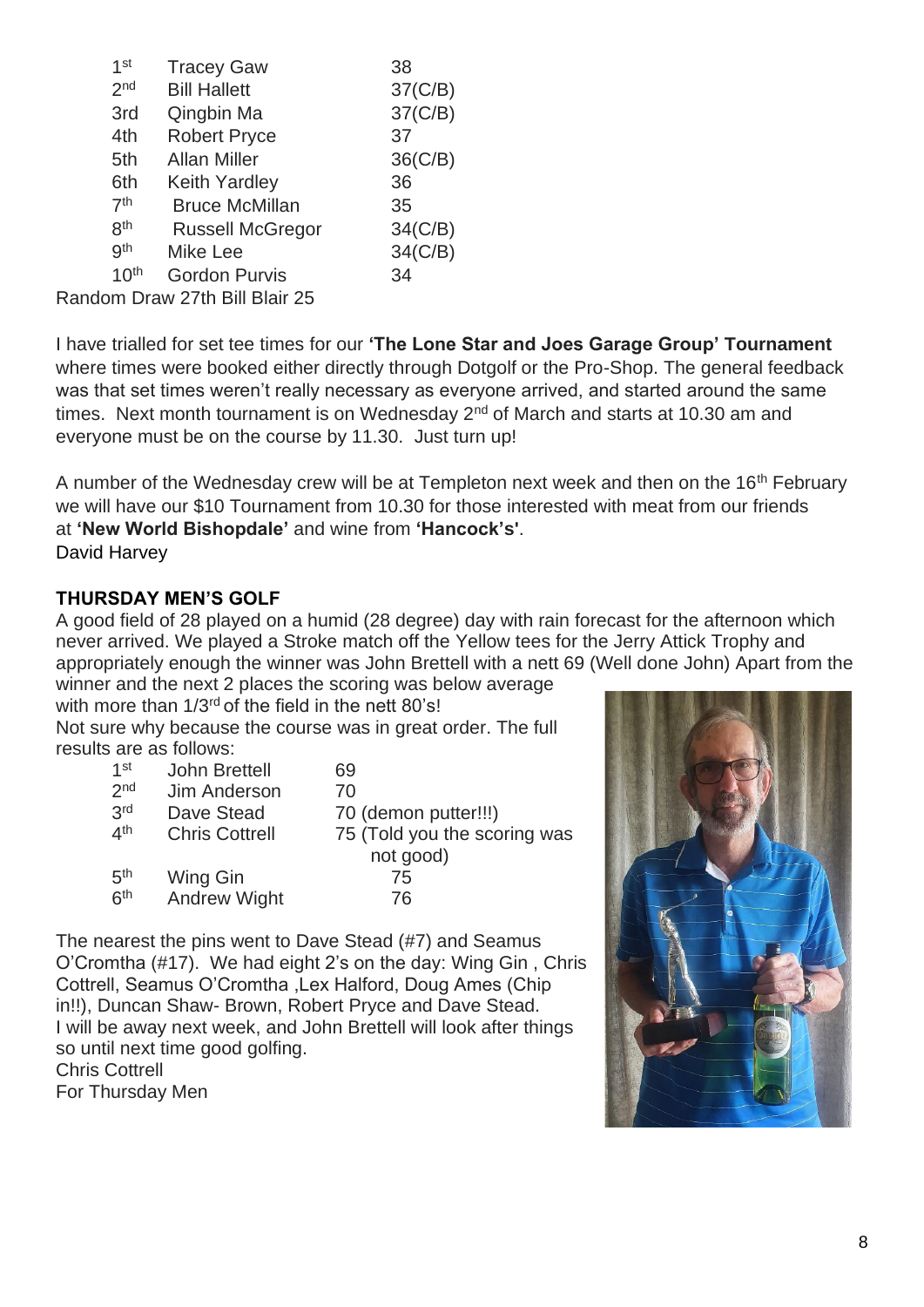#### **TWILIGHT 2021-2022**

Twilights are well under way for the balance of the 2021 / 2022 season, and will continue until the scheduled final night on the 15<sup>th</sup> of March. They begin every

Tuesday evening with a shotgun start shortly after 5:30pm. Everyone is welcome! Members \$5 and Guests \$10 Good prizes and a Burger meal to follow - \$10

This week we had another great night at Twilight with 45 players enjoying a warm still night. Winners:

| 1 <sup>st</sup>  | Mandy Walsh                             | 23 |
|------------------|-----------------------------------------|----|
| 2 <sub>nd</sub>  | John H Wilson                           | 22 |
| 3rd              | <b>Courtney Wilson</b>                  | 21 |
| 4 <sup>th</sup>  | <b>Hugo Pow</b>                         | 20 |
| 5 <sup>th</sup>  | <b>Robert Chisholm</b>                  | 20 |
| 6 <sup>th</sup>  | Tv                                      | 20 |
| 7 <sup>th</sup>  | <b>Steven Broadbent</b>                 | 19 |
| <b>8th</b>       | <b>Lindsay Smith</b>                    | 19 |
| gth              | Simon                                   | 19 |
| 10 <sup>th</sup> | James Lightfort                         | 19 |
| 11 <sup>th</sup> | Andrei Cotiga                           | 19 |
| 12 <sup>th</sup> | <b>Gary Puddy</b>                       | 18 |
|                  | ogether we paid out to 23 <sup>rd</sup> |    |

Altogether we paid out to 23<sup>t</sup> Champion of Champions

This is changing each week with the current

standings shown in the table:

Gordon McCoy Twilight Convenor



| Player                  | 10 Game Ave |  |
|-------------------------|-------------|--|
| Courtney Wilson         | 19.0        |  |
| Lindsay Smith           | 18.6        |  |
| Andrei Cotiga           | 18.5        |  |
| <b>Hugo Pow</b>         | 18.3        |  |
| Robert Chisholm         | 18.2        |  |
| Olly Snape              | 18.0        |  |
| <b>Bev Gordon</b>       | 17.9        |  |
| Anne Morgan             | 17.0        |  |
| <b>Tracey Bruce</b>     | 16.9        |  |
| Paul Snape              | 16.8        |  |
| <b>Russell McGregor</b> | 16.6        |  |
| John H Wilson           | 16.3        |  |
| Oliver Shea             | 16.2        |  |
| Daniel Wilson           | 16.1        |  |
| <b>Greg Newell</b>      | 15.8        |  |
| <b>Gordon McCoy</b>     | 15.7        |  |
| Robert Faalilio         | 15.6        |  |
| David Cookson           | 14.9        |  |
| John Maasch             | 14.5        |  |
| Neal Shaw               | 14.2        |  |
| Carly Shaw              | 13.4        |  |
| <b>Michael Harris</b>   | 13.3        |  |